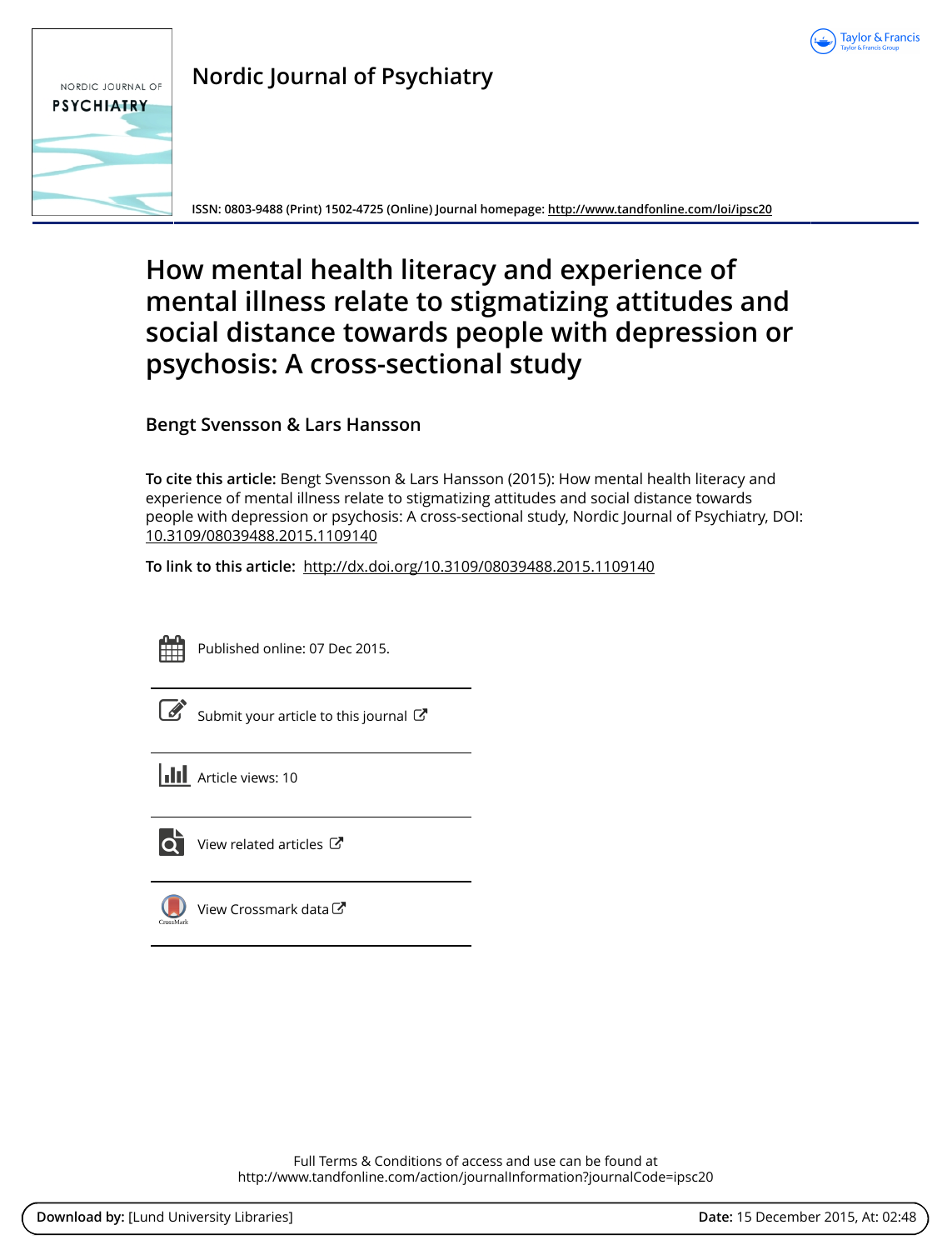#### RESEARCH ARTICLE

ARTICLE HISTORY Received 17 April 2015 Accepted 13 October 2015 Published online 4 December 2015 **KEYWORDS** 

Depression Mental health literacy; Psychosis; Social distance; Stigmatization.

# How mental health literacy and experience of mental illness relate to stigmatizing attitudes and social distance towards people with depression or psychosis: A cross-sectional study

Bengt Svensson and Lars Hansson

Department of Health Sciences, Faculty of Medicine, Lund University, Sweden

## ABSTRACT

**Background** Evidence suggests that mental health literacy among the public is low, and stigmatizing attitudes are widespread. So far the effects of anti-stigma campaigns are small, and studies demonstrate that negative attitudes have been quite stable through recent decades. Aims To investigate the relationships between mental health literacy, experience of mental illness and stigmatizing attitudes/social distance towards people with depression or psychosis. Methods A crosssectional study in which staff members from public services in Sweden ( $n = 1027$ ) completed questionnaires covering demographic data, self-reported experience of mental illness, identification of a vignette for depression or psychosis, beliefs about helpful interventions for the illness presented in the vignette, and attitudes and social distance towards people with the illness. Results About 50% of participants could identify depression and less than 40% psychosis. A higher degree of mental health literacy was related to less stigma and social distance but mainly towards people with depression. A similar relationship was shown for having personal or family experience of mental illness and attitudes/ social distance. Negative attitudes and social distance were significantly higher in all aspects measured towards a person with psychosis than a person with depression. **Conclusions** A higher degree of mental health literacy relates to more positive attitudes and less desire for social distance towards people with depression. The differences between depression and psychosis should be taken into account in antistigma interventions.

# **Background**

Mental disorders are common in the population and inflict a large amount of morbidity and impairment. Estimations of mental disorders in Europe indicate that around 27% of the adult population suffer from some kind of mental disorder every year ([1,2](#page-5-0)). Highest prevalence is reported for anxiety disorders, mood disorders dominated by major depression, somatoform disorders and substance abuse [\(1](#page-5-0)). This leads to a disability burden corresponding to 25–30% of the total disability-adjusted life years (DALYs) lost in Europe [\(1\)](#page-5-0). Studies also show that only a minority of all cases gets adequate consultation with professional health care services, and there is a long delay between the recognition of the disorder and the help given ([3–5](#page-5-0)). The under-treatment of mental disorders can partly be explained by self-limiting factors such as fear of stigmatization and discrimination together with a public lack of mental health literacy ([5\)](#page-5-0). Stigma is generally referred to as a social construct comprising four interrelated components: 1) people distinguish and label human differences, 2) labelled people are caused damage by cultural beliefs and negative stereotypes, 3) labelled people are placed in distinct categories to separate ''us'' from ''them'', and 4) labelled people experience status loss and discrimination [\(6,7\)](#page-5-0).

Stigmatizing attitudes appear to be widespread in society and hinder recognition and appropriate help-seeking. In order to improve mental health literacy and reduce negative attitudes among the public, different campaigns have been launched in Western countries. So far the strategies in antistigma programmes have followed three approaches: personal contact, education, and protest [\(8\)](#page-5-0). Contact with people with mental disorders appears to be the most effective approach, followed by education, while protest has not shown any significant change in fighting stigma [\(9](#page-5-0)). However, the effects of anti-stigma programmes are small and longitudinal population studies demonstrate that negative attitudes are quite stable. There is a trend indicating a more positive attitude towards psychiatric treatment and an improvement in abilities to identify mental illness. Attitudes towards people with mental disorders seem, however, to be unchanged. In fact, over the last two decades attitudes towards people with mental disorders have not improved and regarding people with schizophrenia they have become even worse ([10–12\)](#page-5-0).

Despite a lot of anti-stigma programmes and extensive research it appears to be difficult to find effective ways to fight stigma against mental illness in the population [\(9–12\)](#page-5-0). Hopefully further research might clarify the most crucial aims for interventions on a public level. This study investigates some

CONTACT Bengt Svensson Bengt.svensson@med.lu.se Department of Health Sciences, Faculty of Medicine, Lund University, Sweden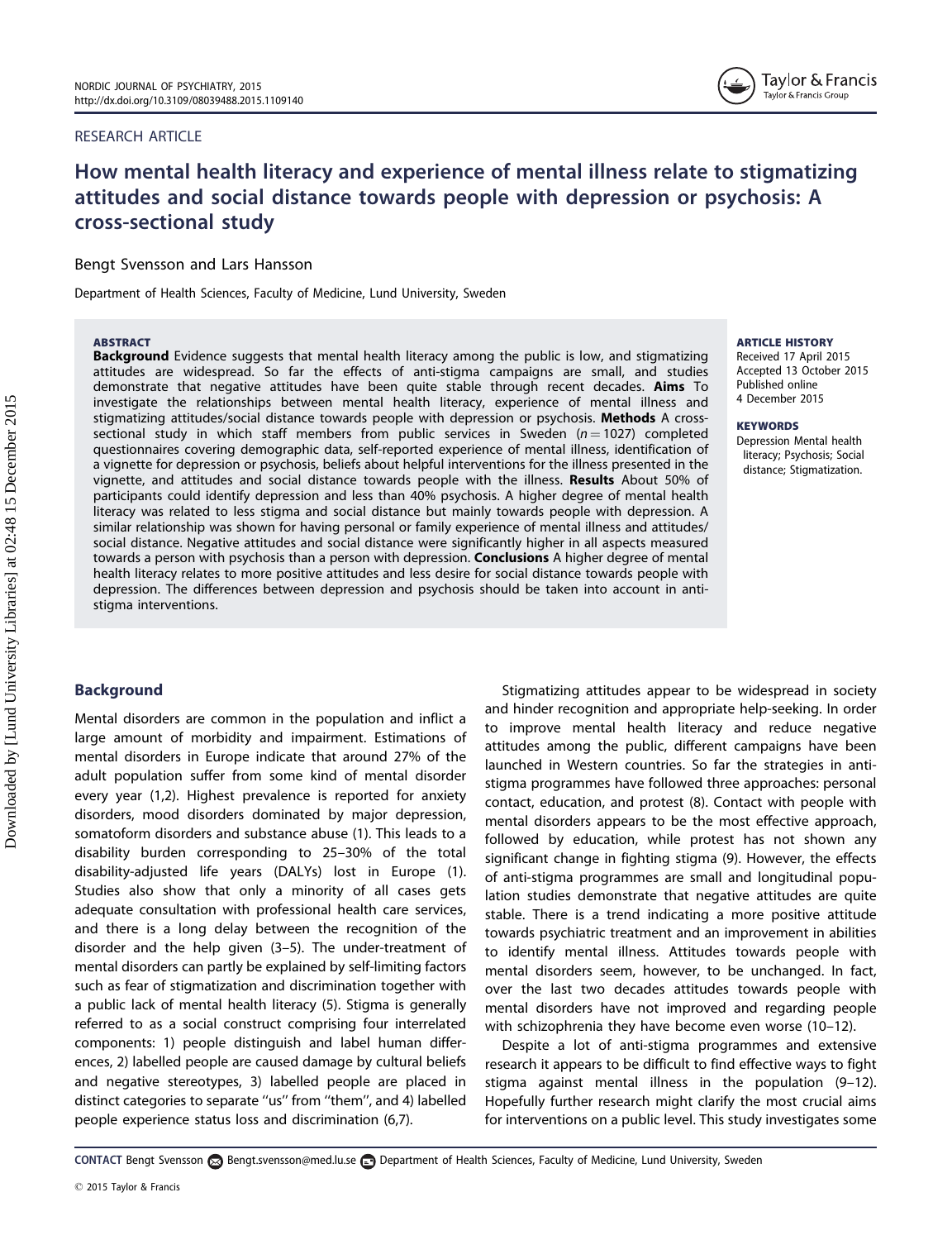of the factors that in earlier studies have shown a relationship with attitudes towards mental illness such as mental health literacy and personal contact with individuals affected ([8](#page-5-0)).

# Aim

The aim of the study was to investigate

- $\bullet$  whether better knowledge about mental illness influences attitudes towards the people affected,
- $\bullet$  whether attitudes differ between people with personal or family experience of mental illness and people without such experience,
- $\bullet$  whether attitudes towards people with depression or psychosis differ,
- $\bullet$ whether there are differences between men and women.

#### Participants and methods

The design is a cross-sectional study. Data represents the baseline measurements from one randomized controlled trial and one quasi experimental trial with pre- and post-testing performed to evaluate a project about implementation of mental health first aid (MHFA) ([13](#page-5-0)) in Sweden.

Participants in the study were staff members from the Swedish social insurance agency, employment agencies, social services, schools, police departments, correctional treatment centres, rescue services and recreation centres who applied for the MHFA course. The study took place in two different counties, one in the south west of Sweden and one in the north. The county in the south west is a densely populated area with about 1.6 million inhabitants and includes the second largest city in the country, Gothenburg, and two medium sized cities, Falköping and Vänersborg. The county in the north is a rural area with a population of about 215 000 inhabitants, including the city of Umeå, with around 80000 inhabitants.

Assessment was administered by mailed questionnaires with reply envelopes sent to participants. The questionnaires covered sociodemographic characteristics of the participant, why he/she was interested in doing the course, self-reported history of mental health problems in the participant or their family, confidence in providing help, contact with people who have had mental health problems in the previous 6 months and help offered, recognition of a disorder in vignettes describing a person with depression or schizophrenia/psychosis and beliefs about the helpfulness of various interventions for the person described.

The instrument for rating helpfulness was created by Kitchener and Jorm and been used in earlier studies [\(14\)](#page-5-0). Participants rated a list of people, treatments and actions that the person in the vignette might use. The question was formulated as ''If [the person in the vignette] was to seek help from any of the following people, is it likely to be 'helpful', 'harmful', 'neither' or 'don't know' for her/his problem?: a typical GP; a pharmacist; a counsellor; a social worker; telephone counselling; a psychiatrist; a clinical psychologist; help from her/his family; help from some close friends; a neuropath or herbalist; the clergy; a minister or priest; the person tries to deal with her problems on her own.'' This was followed by a list of medications: vitamins and minerals, St

John's wort, pain relievers, antidepressants, antibiotics, sleeping pills, antipsychotics, tranquillizers. Finally the participants scored a list of other strategies: becoming more physically active such as playing more sport, or doing a lot more walking or gardening, reading about people with similar problems and how they have dealt with them, getting out and about more, courses on relaxation, stress management, meditation or yoga, cutting out alcohol altogether, counselling, cognitive behaviour therapy, psychotherapy, hypnosis, admission to the psychiatric ward or hospital, electroconvulsive therapy (ECT), having an occasional alcoholic drink to relax, a special diet or avoiding certain foods. Correct answers about the helpfulness of the different people, treatments and actions are based on consensus from a survey of professionals [\(15\)](#page-5-0). The maximum score for the depression vignette is six including GPs, psychiatrists, clinical psychologists, antidepressants, counselling and cognitive-behaviour therapy. For the schizophrenia vignette the maximum score is five including GPs, psychiatrists, clinical psychologists, antipsychotics and admission to a ward. A social distance scale to assess stigmatizing attitudes is also included [\(16\)](#page-5-0). The questions in this scale ask how willing  $(1 =$  definitely,  $2 =$  rather not,  $3 =$  definitely not) respondents would be to 1) move next door to the person described in the vignette, 2) make friends with the person, 3) work closely with the person, and 4) have the person marry into the family. To investigate attitudes the personal and perceived Stigma Scale was used [\(17\)](#page-5-0). The scale was originally developed to investigate stigma towards people with depression and comprises 18 items. Nine of the items ask the participant to rate how strongly they personally agree with statements about the person presented in the vignette (depression or schizophrenia) and the other nine questions ask about what they think other people believe about the same issue. In this study only the personal part of the scale is used. Ratings are made on a five-point Likert scale and higher scores indicate less stigmatizing attitudes. The items include whether the described disorder is a real medical illness, to what extent it is under personal control, whether the disorder is a sign of weakness, whether a person with the disorder is dangerous or/and unpredictable, whether to feel shame or/and conceal the illness if stricken by it, avoidance of a person with the disorder and discrimination in terms of ''not voting for a politician with the disorder'' and ''not employing someone with the disorder''. Psychometric testing of the scale has demonstrated acceptable properties concerning internal consistency [\(17\)](#page-5-0) and test–retest reliability [\(18\)](#page-5-0). The internal consistency of the scale for the present sample was 0.76 (Cronbach's alpha).

A final question covered whether the participant or a family member had ever had a problem such as the one described in the vignette. The vignettes describing depression and schizophrenia were given alternately to the participants.

#### Statistical analyses

Differences in demographic variables were investigated by chi<sup>2</sup> analysis for dichotomous variables and with independent samples t-test for continuous variables. Differences between groups were investigated with the independent samples t-test. Alpha was set to 0.05. In all analyses SPSS statistics version 20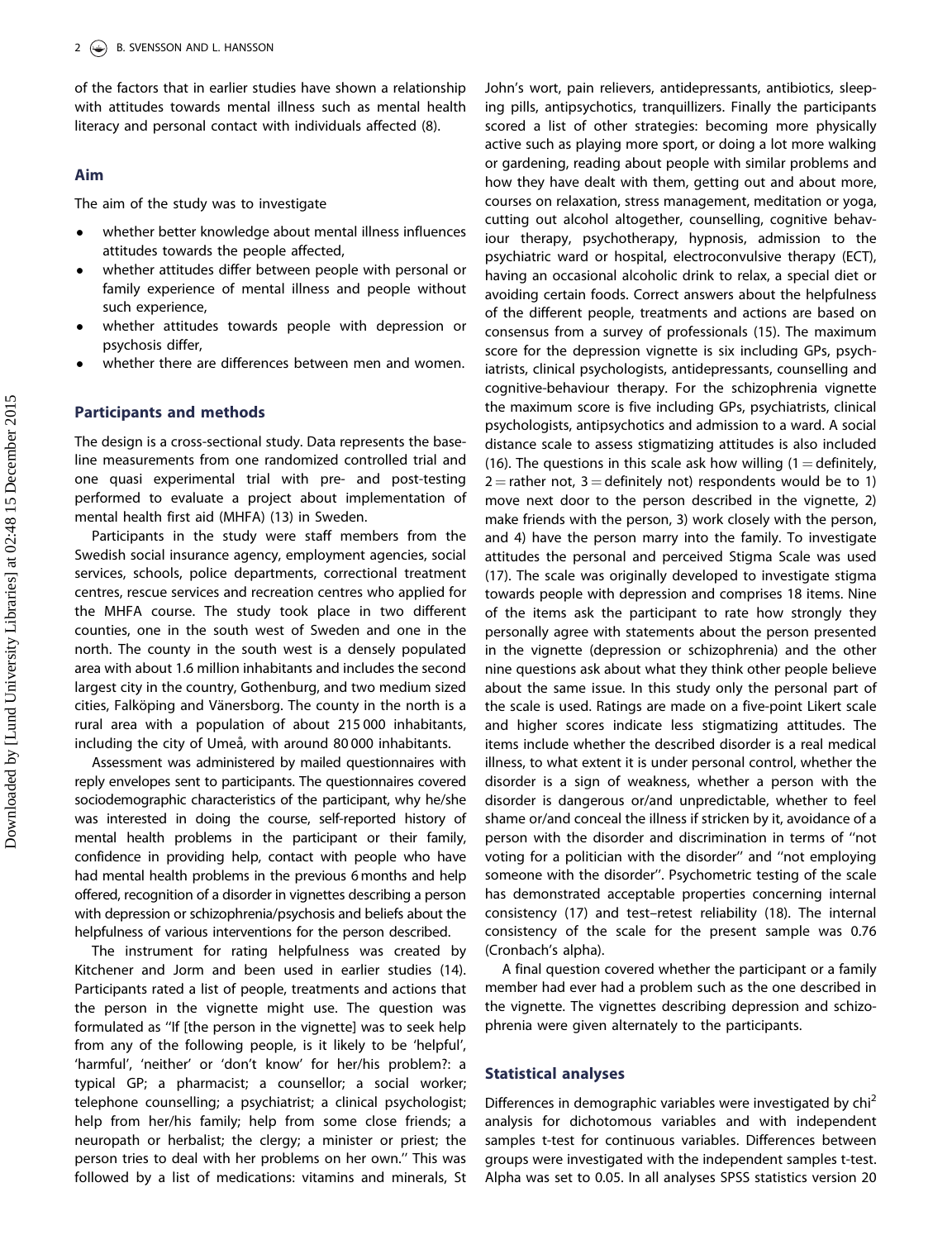was used (IBM, New York, NY). Effect sizes (ES) were calculated using Cohen's d ([19](#page-5-0)).

# **Results**

The number of eligible participants was 1647; of these 620 declined to participate in the study which gave a final sample of 1027 individuals. No differences concerning background characteristics or familiarity with mental health problems were found between those who completed the questionnaire with the depression vignette ( $n = 506$ ) and those who completed the vignette for psychosis ( $n = 521$ ). Characteristics of the participants are presented in Table 1.

The participant ratings of possible interventions to help someone with depression or psychosis and adequate staff category to give help are presented in Table 2. For both depression and psychosis psychologists and psychiatrists were identified as important individuals to seek help from and for depression antidepressants were believed to be helpful as well as antipsychotics for psychosis. In general the respondents had high confidence in the helpfulness of counselling, physical activity, cognitive behavioural therapy and psychotherapy in general.

Highly significant differences between reported social distance towards depression and psychosis were found. In all aspects measured the social distance was higher towards psychosis than towards depression (Table 3).

Among the participants who completed the questionnaire with the depression vignette, 50.1% made a correct identification of the condition and among those with the psychosis vignette, 38.1%. Women were significantly better on identifying the vignettes than men. The gender differences for depression were chi<sup>2</sup>  $p<$  0.01, and for psychosis chi<sup>2</sup>  $p<$  0.05. Men also showed more negative attitudes than women according to the personal Stigma Scale (depression,  $p<0.05$ , ES 0.26, psychosis  $p<0.001$ , ES 0.45) and were more negative about having a person with depression married into the family  $(p<0.05,$  ES 0.29).

A correct identification of the vignette might be seen as an indicator of a higher level of mental health literacy resulting in less social distance. This appears to be true for depression where those who made a correct identification reported more positive attitudes ( $p < 0.001$ , ES 0.53) and a lower level of social distance in all respects: become a neighbour ( $p$  < 0.001, ES 0.20), become a friend ( $p<0.001$ , ES 0.33), become a colleague  $(p<0.001$ , ES 0.46) and finally to have someone married into the family ( $p < 0.001$ , ES 0.29). For the psychosis vignette the only finding was more positive attitudes according to the personal stigma scale among those who made a correct identification ( $p<$ 0.01, ES 0.22).

Table 1. Demographic characteristics of the participants in the study ( $n = 1027$ ).

| Variables                                                  | % (n)       |
|------------------------------------------------------------|-------------|
| Age, mean (SD)                                             | 46.2 (11.0) |
| Women                                                      | 78.6 (807)  |
| University/college education                               | 68.2 (700)  |
| Born in Sweden                                             | 93.7 (962)  |
| Personal experience of mental illness                      | 23.0 (236)  |
| Experience of mental illness in the family                 | 44.6 (480)  |
| Met someone with mental illness during the last six months | 81.5 (837)  |

The percentage of participants who showed 100% agreement with health professionals concerning adequate helpgiving and recommended treatment were 49.8% for depression and 37.2% for psychosis. The group with 100% agreement concerning help-giving and treatment for depression also reported less social distance according to personal stigma and to have a person with depression married into the family. Only one difference among those who answered the psychosis vignette was found. Participants who had a 100% agreement showed a more positive attitude to become a neighbour with a person with psychosis ([Table 4](#page-4-0)).

Among the participants, 23% reported personal experience of mental illness and 44.6% personal experience of mental illness in the family. Analyses to investigate whether these

Table 2. Percentage of respondents rating each intervention as helpful for depression/psychosis.

|                               | Intervention              |                        |  |
|-------------------------------|---------------------------|------------------------|--|
|                               | Depression<br>$(n = 506)$ | Psychosis<br>$(n=521)$ |  |
| Person                        |                           |                        |  |
| General practitioner          | 77.0                      | 64.2                   |  |
| Pharmacist                    | 13.3                      | 7.7                    |  |
| Counsellor                    | 91.8                      | 74.3                   |  |
| Social worker                 | 27.1                      | 32.7                   |  |
| Telephone counsellor          | 62.6                      | 40.0                   |  |
| Psychiatrist                  | 89.1                      | 98.0                   |  |
| Psychologist                  | 95.6                      | 93.6                   |  |
| Close family                  | 72.5                      | 52.9                   |  |
| Close friends                 | 80.4                      | 57.9                   |  |
| Naturopath                    | 18.0                      | 5.5                    |  |
| Clergy                        | 58.1                      | 33.1                   |  |
| Deal with alone               | 9.0                       | 2.1                    |  |
| Medication                    |                           |                        |  |
| Vitamins/minerals             | 21.7                      | 7.3                    |  |
| Pain relievers                | 0.8                       | 1.0                    |  |
| Antidepressants               | 88.4                      | 69.3                   |  |
| Antibiotics                   | 1.6                       | 0.6                    |  |
| Sleeping pills                | 60.0                      | 46.3                   |  |
| Antipsychotics                | 26.8                      | 89.8                   |  |
| Tranguillizers                | 12.2                      | 28.7                   |  |
| Other interventions           |                           |                        |  |
| Physical activity             | 90.4                      | 70.5                   |  |
| Read about problem            | 53.4                      | 42.7                   |  |
| Get out more                  | 25.9                      | 17.5                   |  |
| Learn relaxation              | 87.3                      | 50.7                   |  |
| Cut out alcohol               | 64.0                      | 66.3                   |  |
| Counselling                   | 93.1                      | 75.0                   |  |
| Cognitive behavioural therapy | 84.7                      | 74.5                   |  |
| Psychotherapy                 | 79.9                      | 88.2                   |  |
| <b>Hypnosis</b>               | 16.7                      | 12.3                   |  |
| Psychiatric ward              | 33.8                      | 80.0                   |  |
| Electroconvulsive therapy     | 22.9                      | 25.7                   |  |
| Occasional drink              | 1.2                       | 1.0                    |  |
| Special diet                  | 9.0                       | 9.1                    |  |

Table 3. Differences in stigma and social distance between the depression vignette and the psychosis vignette.

|                           | Depression<br>$(n = 506)$<br>Mean (SD) | Psychosis<br>$(n=521)$<br>Mean (SD) F value $p$ value* |      |         | ES   |
|---------------------------|----------------------------------------|--------------------------------------------------------|------|---------|------|
| Personal stigma scale     | 36.2(5.0)                              | 33.7 (4.9)                                             | 0.3  | < 0.001 | 0.50 |
| Become a neighbour with X | 1.2(0.5)                               | 1.7(0.6)                                               | 44.2 | < 0.001 | 0.91 |
| Become a friend with X    | 1.3(0.6)                               | 1.7(0.6)                                               | 8.0  | < 0.001 | 0.67 |
| Become a colleague with X | 1.6(0.7)                               | 1.9(0.6)                                               | 37.5 | < 0.001 | 0.46 |
| X married into family     | 1.7(0.7)                               | 2.2(0.6)                                               | 48.0 | < 0.001 | 0.77 |

\*Independent sample t-test.

ES, effect size (Cohen's d).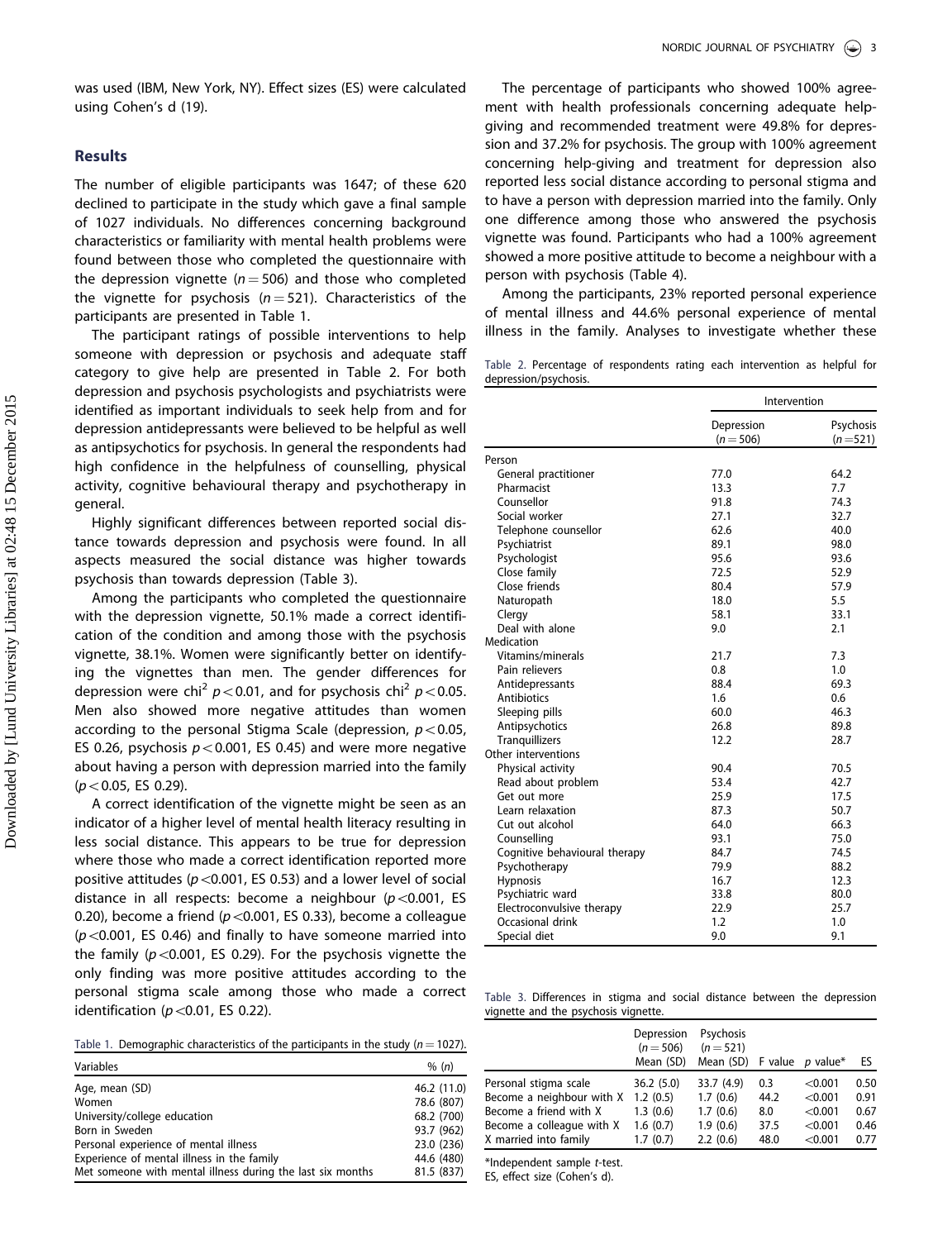<span id="page-4-0"></span>Table 4. Differences between having a complete or incomplete agreement with health professionals concerning help-giving and treatment.

|                           | Complete<br>agreement<br>$(n=252)$<br>Mean (SD) | Incomplete<br>agreement<br>$(n = 254)$<br>Mean (SD) F value $p$ value* |     |         | ES   |
|---------------------------|-------------------------------------------------|------------------------------------------------------------------------|-----|---------|------|
| Depression                |                                                 |                                                                        |     |         |      |
| Personal Stigma Scale     | 36.9(4.4)                                       | 35.3(5.3)                                                              | 6.8 | < 0.001 | 0.33 |
| Become a neighbour with X | 1.2(0.5)                                        | 1.3(0.5)                                                               | 3.2 | ns      | 0.20 |
| Become a friend with X    | 1.3(0.6)                                        | 1.4(0.6)                                                               | 3.7 | ns      | 0.17 |
| Become a colleague with X | 1.6(0.7)                                        | 1.7(0.6)                                                               | 6.0 | ns      | 0.15 |
| X married into family     | 1.6(0.7)                                        | 1.8(0.7)                                                               | 2.5 | 0.001   | 0.29 |
| Psychosis                 | $(n = 194)$                                     | $(n=327)$                                                              |     |         |      |
| Personal stigma scale     | 33.8 (4.7)                                      | 33.6(5.0)                                                              | 3.0 | ns      | 0.04 |
| Become a neighbour with X | 1.8(0.6)                                        | 1.7(0.6)                                                               | 7.2 | 0.01    | 0.33 |
| Become a friend with X    | 1.7(0.6)                                        | 1.7(0.6)                                                               | 3.7 | ns      |      |
| Become a colleague with X | 2.0(0.6)                                        | 1.9(0.7)                                                               | 7.2 | ns      | 0.15 |
| X married into family     | 2.2(0.6)                                        | 2.1(0.6)                                                               | 0.0 | ns      | 0.17 |

\*Independent sample t-test.

ES, effect size (Cohen's d),  $ns = not$  significant.

experiences had any impact on stigmatizing attitudes were made. For psychosis, personal experience of mental illness resulted in a lower level of personal stigma. However, the differences between those with and without experience were small ( $p$ <0.05, ES 0.22). Experience of mental illness in the family showed a tendency to reduce personal stigma but did not reach significance ( $p$ <0.055, ES 0.17). There were no differences in willingness to become a neighbour, friend, colleague or having a person with psychosis married into the family.

For depression, personal experience showed a lower level of personal stigma ( $p$ <0.05, ES 0.27), more willingness to become a colleague ( $p < 0.05$ , ES 0.25) and to have a person with depression married into the family ( $p$ <0.001, ES 0.40). The experience of mental illness (depression) in the family also influenced towards more positive attitudes. The level of personal stigma was lower ( $p < 0.001$ , ES 0.34) they showed more willingness to become a neighbour ( $p<0.05$ , ES 0.20) and to have a person with depression married into the family  $(p<0.05,$  ES 0.22).

#### **Discussion**

This study is not representative of the population in Sweden. Rather, it is representative of well-educated women working in professions where they often meet clients in need of some kind of psychological or psychiatric service. Furthermore, many of the participants have received basic education in mental health in their vocational training, e.g. social workers, employment officers. Consequently it can be expected that their level of mental health literacy in general is quite high. Among the participants, 98% agree that a psychiatrist is the best helper for a person with psychotic symptoms and 90% believe that antipsychotic medication is helpful for these symptoms. The vast majority recommend a psychologist for people with depression and state that psychotherapy and anti-depressants are effective treatments. The results indeed indicate a high level of mental health literacy. Concerning stigmatizing attitudes and social distance, a significant difference was found between depression and psychosis. People are clearly more negative and more inclined to dissociate themselves socially from a

person with psychosis than from a person with depression. This finding corresponds with earlier research. The only condition facing a stronger rejection than psychosis appears to be alcohol dependence [\(11,20](#page-5-0)).

Women identified the conditions in the vignettes more often than men. They also had more positive attitudes towards both individuals with depression and psychosis. The reason might be a gender difference but so far research has shown inconsistent results in this matter. In an extensive review by Angermeyer & Dietrich a majority of the studies examined did not show any association between gender and attitudes ([20\)](#page-5-0). Two Scandinavian studies have found that women compared to men have more positive attitudes, but these studies did not take the level of mental health literacy into account [\(21,22](#page-5-0)). If greater success in identifying the vignettes is seen as a proxy of mental health literacy this might be the factor that leads to more positive attitudes [\(23](#page-5-0)). Unfortunately, the gender distribution in the sample of this study does not make it relevant to analyse the interaction between gender and mental health literacy. Otherwise the results show that correct identification of the vignettes and having 100% agreement with health professionals about treatment are associated with more positive attitudes and less desire for social distance. This appears to be true for depression but only to a small extent for psychosis, however. Regarding the aspects of having a person with psychosis married into the family and to become a neighbour with a person with psychosis, a higher level of mental health literacy tends to be related to more desire for social distance. This finding is not that surprising. Similar results have been described both in population studies [\(24\)](#page-5-0) and in studies of targeted interventions aimed at reducing stigma by improving knowledge about mental health issues. Improved knowledge may not necessarily decrease the desire for social distance [\(25–27](#page-5-0)).

Personal experience of mental illness or experience of mental illness in the family shows a similar picture as the other results from the study. Attitudes as well as the assessments of social distance are more positive among participants who have experienced mental health problems themselves or in the family, but mainly towards people with depression. Concerning psychosis, personal or family experience does not seem to have much impact on either attitudes or social distance. Metaanalyses have demonstrated that contact with individuals with mental health problems within anti-stigma programmes ([9\)](#page-5-0) seems to be the most efficient intervention to bring about a positive change. However, having a family member affected by mental illness or being personally affected probably produces different experiences than formal and temporary contacts with individuals in a programme. Perhaps it is more interesting to compare results from studies of mental health staff and mentally ill patients. In one study it was reported that staff members treating patients with psychosis in particular had negative attitudes and that the patients themselves to a great extent shared the same attitudes [\(28\)](#page-5-0).

#### Conclusions

A higher degree of mental health literacy is related to more positive attitudes and less desire for social distance towards